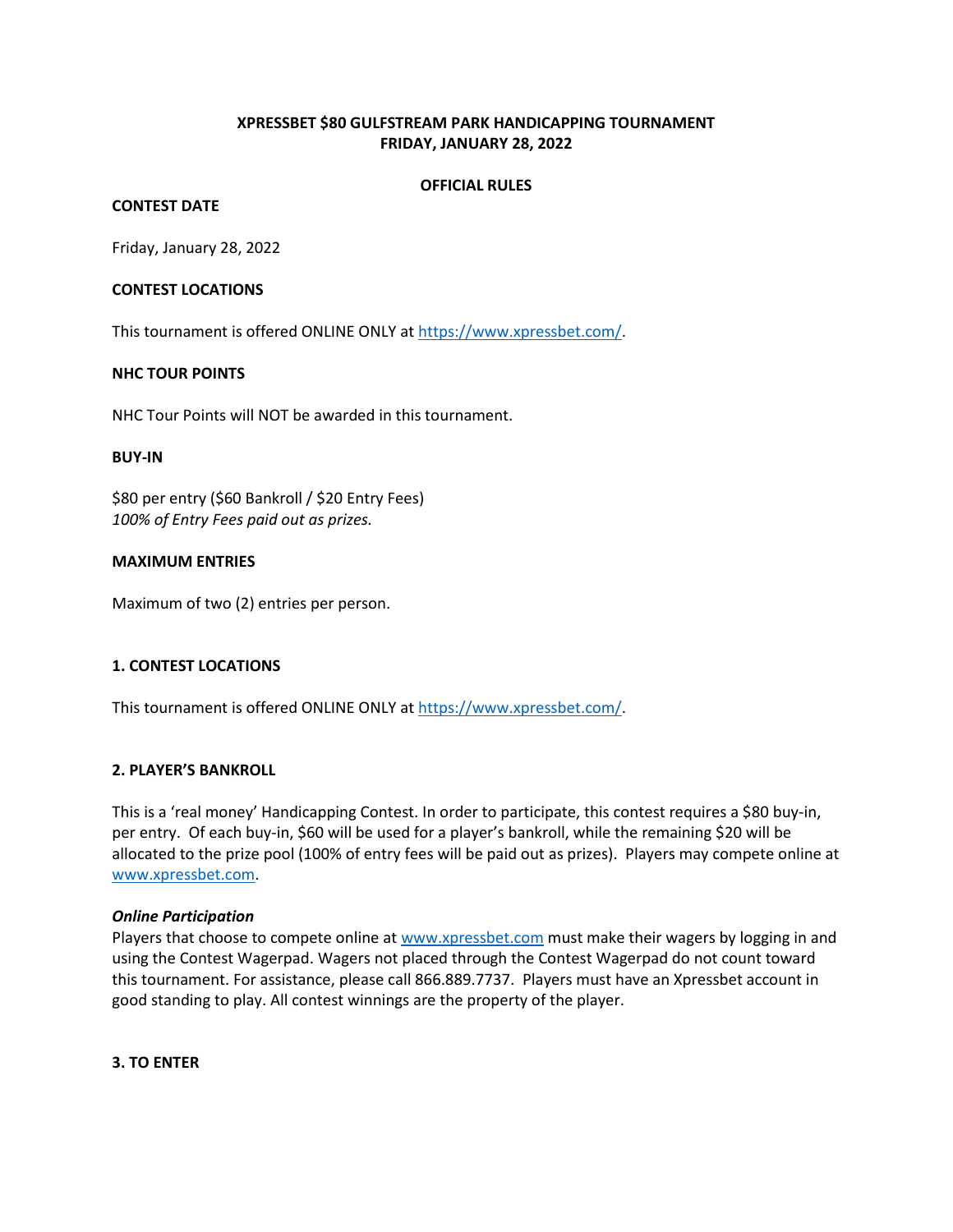As mentioned previously, players may choose to compete in this contest on Friday, January 28, 2022 online at xpressbet.com. There is a maximum of two (2) entries per person.

No entries will be taken after the start of the fifth to last live race at Gulfstream Park on Friday, January 28, 2022. For example, on a 10-race card the entry cutoff will be the scheduled start of Race #6.

Online registration begins on Tuesday, January 25, 2022 at approximately 12:00PM ET. To participate in the contest, follow instructions at [www.xpressbet.com.](http://www.xpressbet.com/) Participants must have or open a valid Xpressbet account that is in good standing, subject to the Xpressbet terms and conditions. Players must be at least 18 years old to participate (21 years old in Alabama, Arizona, Indiana, Iowa, Kansas, New Hampshire, North Dakota and Washington). Due to state regulations, residents of the state of Washington are ineligible to participate in this tournament. Residents of state(s) that are unable to bet Gulfstream Park are also ineligible to participate in this tournament online.

# **4. FORMAT**

- You must make \$6 Win/Place bets on one (1) horse in five (5) different live Gulfstream Park races for a total of \$60 wagered. No more or less than \$6 Win/Place shall be played on any one (1) horse.
- Races simulcast from South America or Latin America, as part of the Gulfstream Park card, are not included in this contest.
- You must play five (5) different horses in five (5) different Gulfstream Park races.
- You may only bet \$60 during this tournament in the form of five (5) \$6 Win/Place bets.
- In the unlikely event of a cancellation of a race card, Tournament Officials reserve the right to substitute races from another racetrack or cancel the tournament and issue refunds to all participants.

Should an entry in this contest fail to meet the above-mentioned requirements, that entry may be disqualified from the contest, making the entry ineligible to win prizes. Any situation involving a late scratch where it is deemed the players were not given sufficient time to adjust their betting will be handled on a case-by-case basis by contest officials.

The player with the largest bankroll after the last Contest Race on January 28, 2022, will be declared the winner. It is the player's responsibility to meet the wagering requirements listed above. Contest officials will make the decision on disqualification in the event of a rule violation and all decisions are final. The remaining bankroll in either their tournament card or their online Xpressbet contest account remains the property of the player. Entry fees will not be refunded in the event of a disqualification.

## **5. PRIZES**

Per Item 1, 100% of the entry fees will be paid out as prizes. The final prize pool will be announced on January 28, 2022, after Registration closes.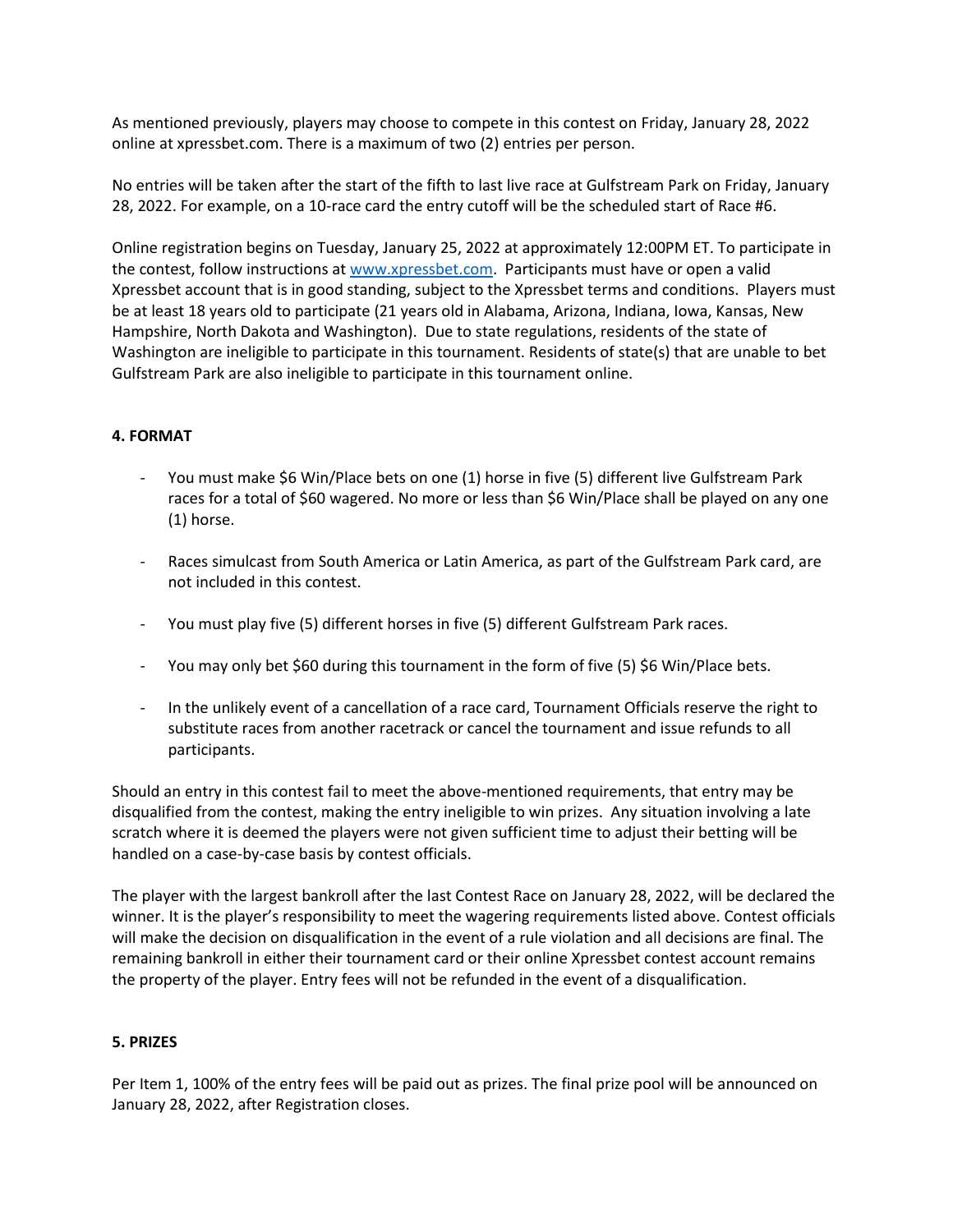**One (1) January 29, 2022 Pegasus Challenge, valued at \$1,500, will be awarded for every 75 paid registrants in this tournament.** Entry totals greater than 75 but less than 150 (or greater than 150, but less than 225, etc.) will be supplemented with cash prizes from the remaining prize pool to the top two (2) finishers.

A minimum of one 2022 Pegasus Challenge Seat, valued at \$1,500, will be given away regardless of the final number of entries to this tournament.

Below are three (3) examples of the prize pool distribution depending on the number of entries in this contest:

#### **At 60 entries, prizes will be:**

- One (1) entry into the Pegasus Challenge on Saturday, January 29, 2022, valued at \$1,500.

#### **At 125 entries, prizes will be:**

- One (1) entry into the Pegasus Challenge on Saturday, January 29, 2022, valued at \$1,500.
- \$1,000 Cash Prize pool for the top two (2) finishers.

| <b>Number of Entries</b> | 125               |           |
|--------------------------|-------------------|-----------|
|                          |                   | % of Cash |
| <b>Final Standing</b>    | <b>Cash Prize</b> | Pool      |
| 1st                      | \$750.00          | 75%       |
| 2 <sub>nd</sub>          | \$250.00          | 25%       |
| <b>TOTAL CASH</b>        |                   |           |
| <b>PRIZES</b>            | \$1,000.00        |           |

#### **At 250 entries, prizes will be:**

- Three (3) entries into the Pegasus Challenge on Saturday, January 29, 2022, valued at \$1,500 each.
- \$500 Cash Prize pool for the top two (2) finishers.

| <b>Number of Entries</b> | 250               |           |
|--------------------------|-------------------|-----------|
|                          |                   | % of Cash |
| <b>Final Standing</b>    | <b>Cash Prize</b> | Pool      |
| 1 <sup>st</sup>          | \$375.00          | 75%       |
| 2 <sub>nd</sub>          | \$125.00          | 25%       |
| <b>TOTAL CASH</b>        |                   |           |
| <b>PRIZES</b>            | \$500.00          |           |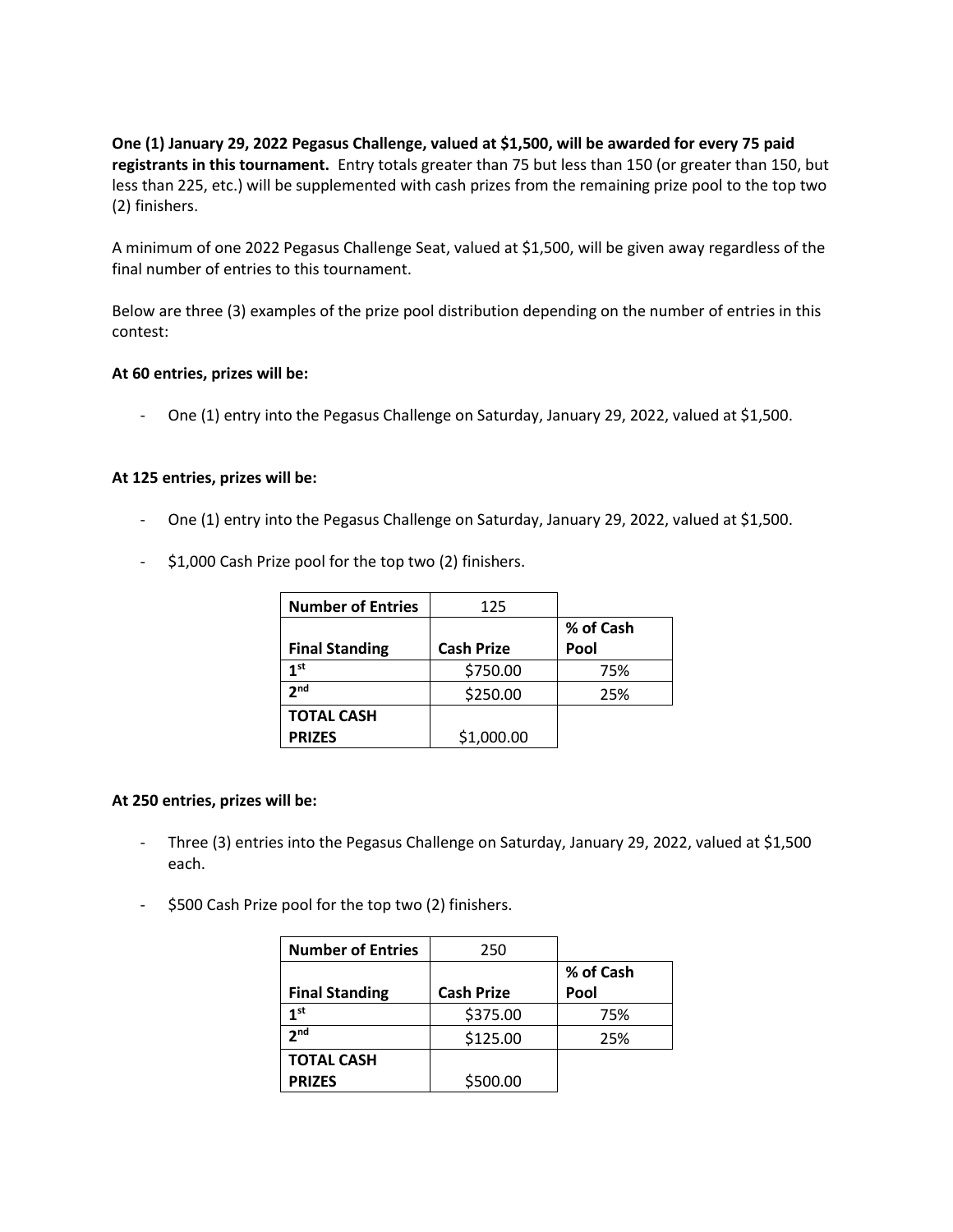## **6. CHECK IN FOR CONTEST ENTRIES**

## *Xpressbet.com Check-In*

On the day of the contest, after completing registration, the player must log into their Xpressbet account and bet Gulfstream Park with the Contest Wagerpad. If a player has purchased multiple entries, they will have the option to choose which Contest entry they would like to use on the Contest Wagerpad.

# **7. IRS WITHHOLDING:**

Per the tax rules by the U.S. Treasury Department and the Internal Revenue Service.

# **8. SCRATCHES**

Wagers on scratched horses receive no payout in the competition and that wager does not count toward a player's \$60 bankroll. He or she may submit another \$6 Win/Place bet on another race. If a player notices that his or her horse is scratched in a particular race, he or she may submit a \$6 Win/Place bet on another horse in that race before wagering closes for that race. The player must use the Contest Wagerpad to submit all tournament plays, including replacement wagers for scratched horses. Once a late scratch is processed by tote, the Contest Wagerpad will be available for submission of replacement wagers on scratched horses.

If a late scratch occurs or a horse is declared a 'non-starter' and post time prevents the selection of an alternate horse or bet cancellation, the contestant will not be disqualified for failure to bet the minimum amount and any live tickets bet will be in play.

In the event that late scratch(es) result in no PLACE wagering for an eligible contest race, that race will no longer be available for contest wagering. In the event that a player does not meet the five-race requirement in this contest due to a race being ineligible for contest wagering, that contestant will not be disqualified for failure to bet the minimum number of races.

## **9. CONTEST STANDINGS:**

Contest standings will be based off of each player's bankroll on their official contest entry. Standings will rank all bankrolls based off of dollar value from largest to smallest, with first place being the largest bankroll and last place being the smallest bankroll.

Current standings will be posted after every race, or as soon as the information is available. Standings will be posted at xpressbet.com.

**10. TIES**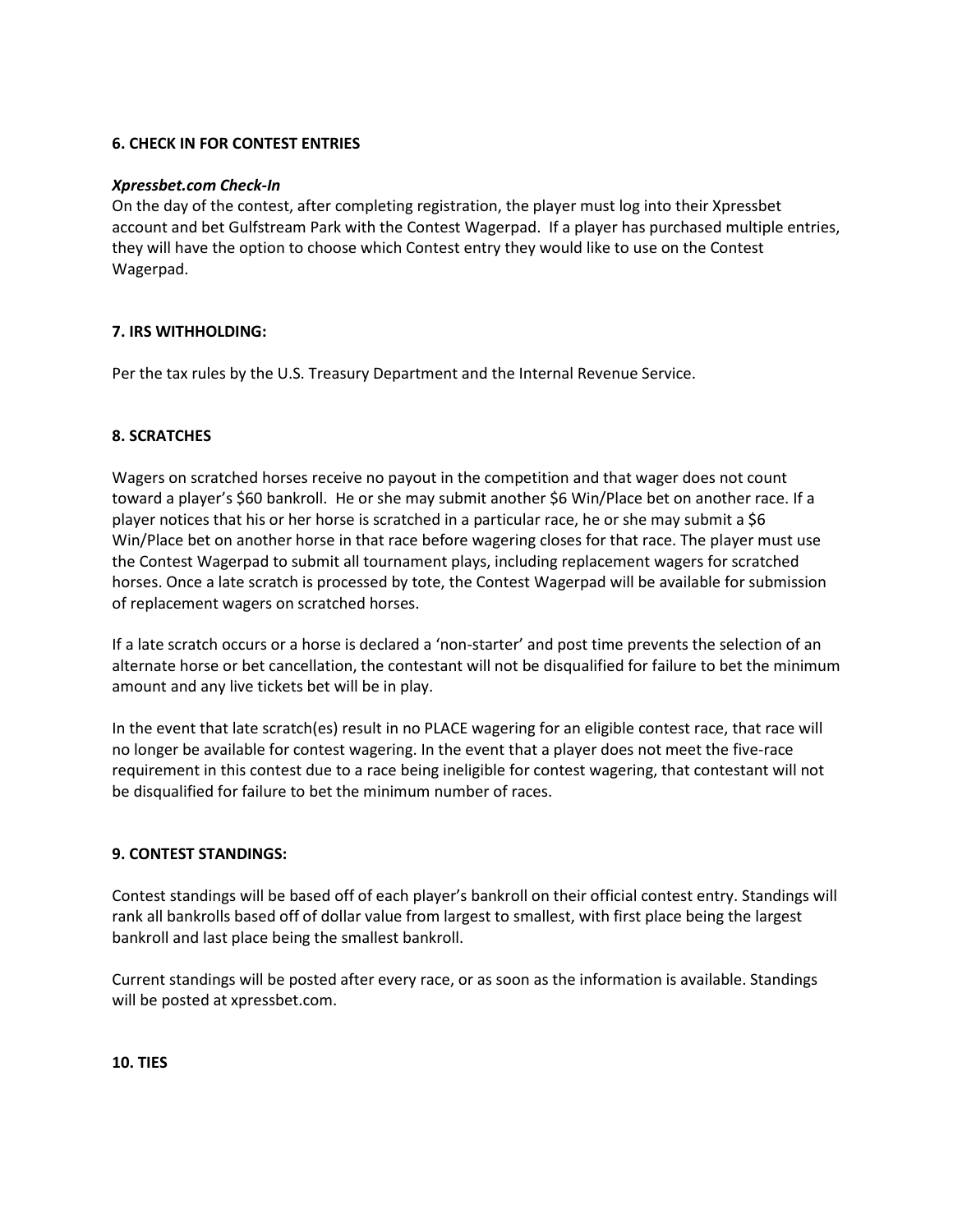In the event of a scoring tie amongst eligible contestants at the conclusion of the final live Gulfstream Park race for the contest day, the following tie-breakers will be put in place. Contest officials will start with the first tie-breaker, in the event there is still a tie, officials will use the second tie-breaker and so on, until the tie is resolved and a winner is declared.

- **1st Tiebreaker:** Number of 1st place finishes (WINS) amongst the wagers for that contest day.
- **2nd Tiebreaker:** The highest individual WIN/PLACE or 2nd (PLACE) payoff amount for that contest day.
- **3rd Tiebreaker:** Highest Average Placing amongst the wagers for the contest day. The average finish placings of all horses selected for each tied contestant will be calculated and the contestant with the highest average placing amongst all their wagers that day will be declared the winner.
- **4th Tiebreaker:** The player that wagered on the longest priced horse will win the tie breaker for that contest day. For example, if Player #1's longest shot was 10/1 and Player #2 longest shot was 15/1, Player #2 would win the tiebreaker for that contest day.
- **5th Tiebreaker:** The player who chronologically entered the tournament first will be declared the winner.

# **11. ELIGIBILITY/DISCLOSURE**

The following are ineligible to participate in this contest: Employees of Xpressbet, Amtote and contest officials.

If a player has an ownership or other interest in any horses running in any of the contest races, or holds a pari-mutuel license in any jurisdiction, then all involvements and licenses must be fully disclosed to contest officials prior to the start of the contest. Failure to disclose any ownership interest or license can result in disqualification.

## **12. TAXES**

Liabilities for any and all federal, state, and local taxes are solely the responsibility of prize winners.

## **13. AFFIDAVITS**

Affidavits confirming compliance of all the rules of this contest will be required of all participants. All prize winners acknowledge that if they enter this contest under a fraudulent name and/or Social Security number, they will be immediately disqualified from this and all future contests held by 1/ST. Positive identification is required of contestants and prize winners. Positive identification is a driver's license with a picture and same address and birth date used on the entry forms, and/or other forms of identification as deemed adequate by contest officials. Social Security information is also the responsibility of the player and must be provided before the players are given their bankroll cards. Contestants also consent to the use of their names, pictures and video images to be used by 1/ST.

#### **14. JUDGING AND DISPUTES:**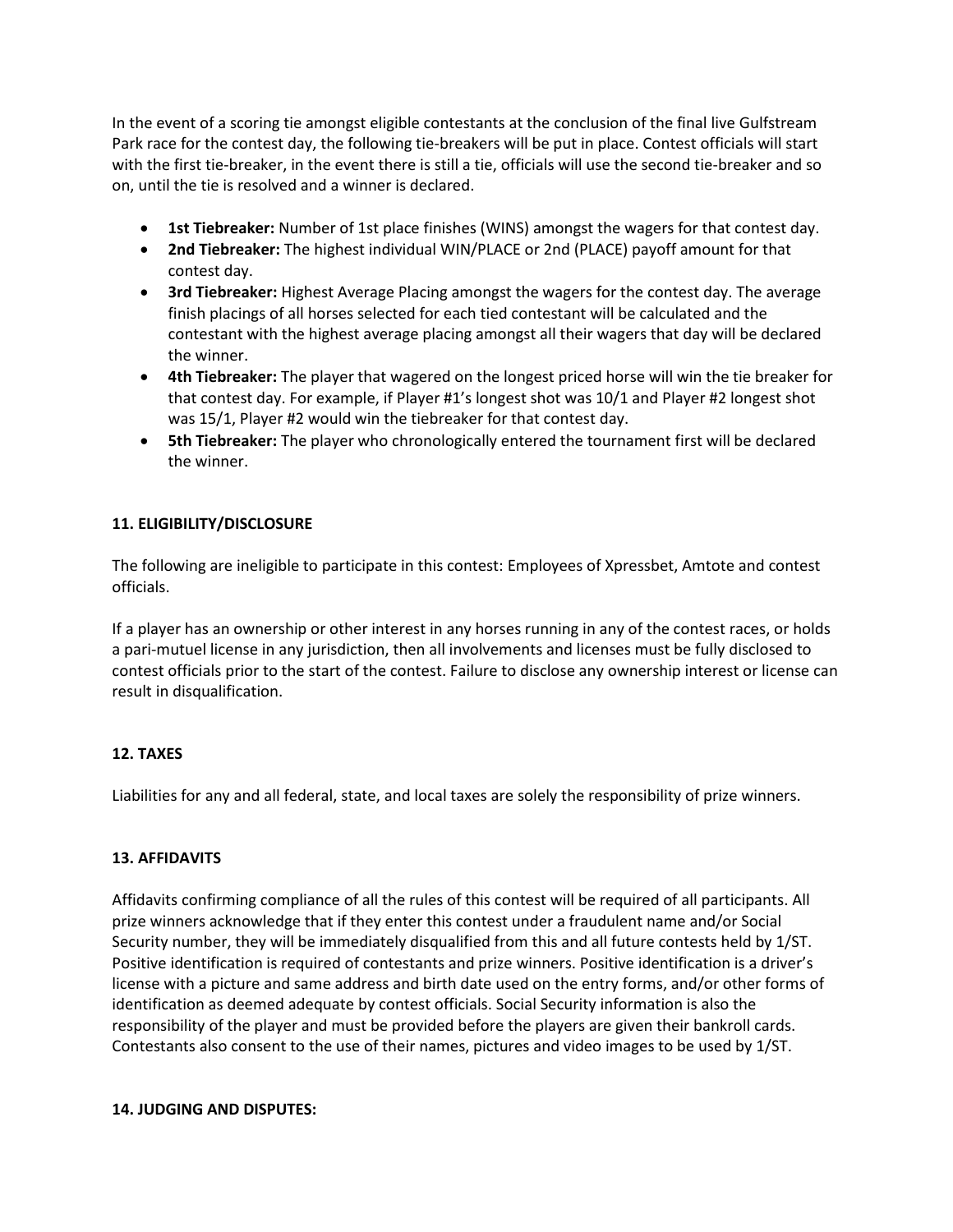The management of Xpressbet reserves the right to interpret all questions and conditions in regard to this event, without claim for damages or recourse of any kind. All decisions made by contest officials will be final and all questions and definitions not covered explicitly in these rules shall be interpreted by contest officials. Contest officials reserve the right to amend these rules at any time.

Anyone found to have engaged in or attempted to engage in any act that contest officials believe in their sole and absolute discretion compromises or could compromise the competitive integrity of this contest, including collusion, will be subject to sanctions imposed by The Stronach Group management. The nature and extent of the sanctions imposed shall be in the sole and absolute discretion of 1/ST management and may include, but shall not be limited to, the following:

- Forfeiture of prize money
- Disqualification from the contest
- Loss of privilege to participate in future Xpressbet, Santa Anita Park or Gulfstream Park handicapping contests

# **15. RELEASE OF LIABILITY; DISCLAIMER OF WARRANTY; FORUM SELECTION CLAUSE**

This Contest is subject to all applicable federal, state, and local laws. By participating in this Contest, Entrants and winners agree to indemnify, release and hold harmless Sponsor, affiliates, parent corporation, officers, and directors (the "Released Parties") from any and all liability, for loss, harm, damage, injury, cost or expense whatsoever, including without limitation, tax liabilities, property damage, personal injury (including emotional distress), and/or death caused, directly or indirectly, from the awarding, acceptance, possession, use, misuse, loss or misdirection of any prize or resulting from participating in this Contest or any promotion or prize-related activities, and for any claims or causes of action based on publicity rights, defamation or invasion of privacy. The Released Parties assume no responsibility for any injury or damage to Entrants or to any other person's computer, regardless of how caused, relating to or resulting from entering or downloading materials or software in connection with this Contest. Entrants and winners acknowledge that the Released Parties have neither made nor are in any manner responsible or liable for any warranty, representations or guarantees, express or implied, in fact or in law, relative to any prize, including, but not limited to, express warranties provided by the manufacturer of the goods or their affiliates. THIS CONTEST IS GOVERNED BY THE LAWS OF THE UNITED STATES AND THE STATE OF OREGON WITHOUT RESPECT TO ITS CONFLICT OF LAW DOCTRINES. Entrant agrees that, by entering the Contest, (i) any and all disputes, claims, and causes of action arising out of or in connection with this Contest, or any prize awarded, shall be resolved individually without resort to any form of class action, and exclusively before a state or federal court located in (County & State) and having jurisdiction; (ii) any claims, judgments and awards shall be limited to actual out-of-pocket costs incurred, including costs associated with entering the Contest, but in no event attorney's or experts' fees; and (iii) under no circumstances will any Entrant be permitted to obtain any award for, and Entrant hereby waives all rights to claim, punitive, incidental or consequential damages, including reasonable attorneys' fees, and any and all rights to have damages multiplied or otherwise increased and any other damages, other than damages for actual out-of-pocket expenses. Only the number of prizes stated in these Official Rules is available to be won in the Contest. If, by reason of a print or other error, more prizes are claimed than the the winner selection method described above from among all eligible claimants making purportedly valid claims to award the advertised number of prizes available. SPONSOR SHALL HAVE NO LIABILITY FOR ANY PERSONAL INJURIES, DEATH, PROPERTY DAMAGE, OR